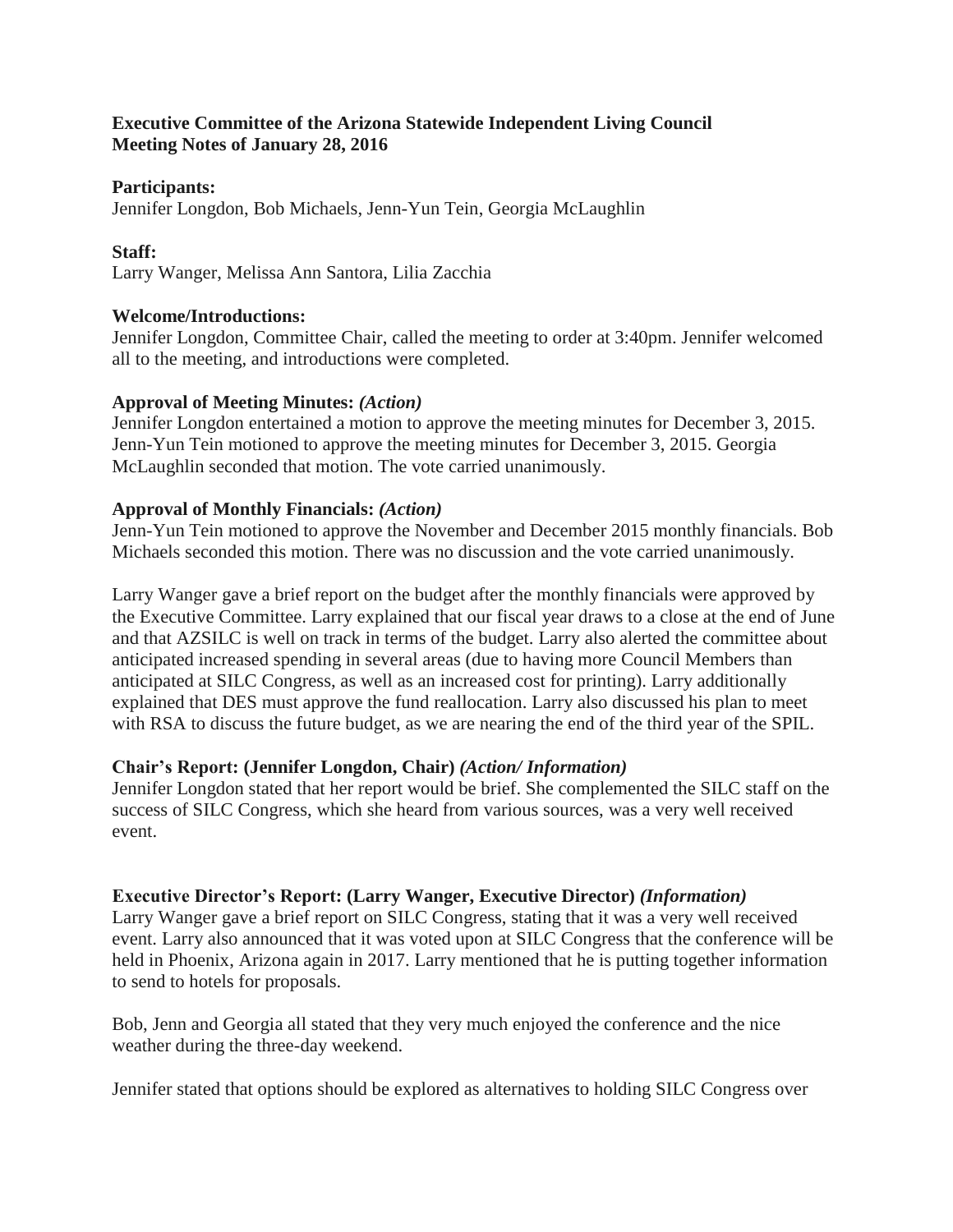Martin Luther King Jr. Weekend. Larry Wanger agreed and mentioned that the SILC Congress Committee has addressed moving the conference away from MLK weekend.

Larry gave a report on the SPIL Development process. He indicated that our process has been somewhat different than that of other organizations and that he was hopeful to start the process earlier in 2019. He highlighted the process being used by the ADDPC as another example where representatives from community organizations are providing significant input in to the process. Larry stated that SPIL development is an intensive process, requiring more meetings and attention. Additionally, Larry alerted the committee that there is now a time-crunch regarding the SPIL. Larry told the committee that the next steps in the SPIL development process are: working on a proposed draft, getting feedback from the SPIL Development committee, then making the SPIL available for public comment (ideally around mid-March). Larry also said that the SILC staff will be working on Logic Models next week, to better understand how to measure SPIL goals and objectives.

Larry also spoke about Emergency Preparedness. Larry announced that he is meeting with ADHS and stated that they want SILC to continue participating in Emergency Preparedness by Co-Chairing the task force. In regard to Emergency Preparedness and Statewide Plan for Independent Living, Larry mentioned that not much feedback was given in surveys/forums regarding Emergency Preparedness in Arizona. While Larry knows that EP assistance is needed, we are limited in understanding exactly how to proceed, due to limited feedback in surveys and forums. Further, responses to community forums and surveys indicate strongly that we should prioritize other areas.

Jennifer stated that because of weather changes, Emergency Preparedness has become an increasingly problematic issue. Jennifer mentioned that she is serving on a Portlight Technology Task Force, in collaboration with the Red Cross. This committee is tasked with changing the culture of Emergency Preparedness. Jennifer stated that there have been more calls about Emergency Preparedness and Disasters this month than they would expect in one entire quarter. Jennifer predicts that Emergency Preparedness will become an increasingly bigger issue, citing the snow storm which recently occurred on the East Coast. Jennifer stated that shelters often reach a stumbling block and are unsure about what to do in disaster situations. Jennifer closed by saying that Emergency Preparedness is an important issue to address, but that these shelters and the Red Cross should know what they are doing by now.

Larry responded by stating that he believes that Arizona is more ready than we may think in terms of Emergency Preparedness and the State has taken steps to incorporate various issues into their planning.

Larry reported that AZSILC is again having to address appointment issues. Larry said that there are several Council Members ending their appointments, and leaving the Council. He provided a list of individuals ending the 2<sup>nd</sup> term and those concluding their first noting that we need to be encouraging candidates to apply. Larry said he has contacted the Governor's Office of Boards and Commissions in regard to changes with WIOA as well as approval of appointments in a timely manner. Larry mentioned that there are several spots that need to be filled or re-appointed on our Council, due to many members' second terms ending. Larry mentioned the importance of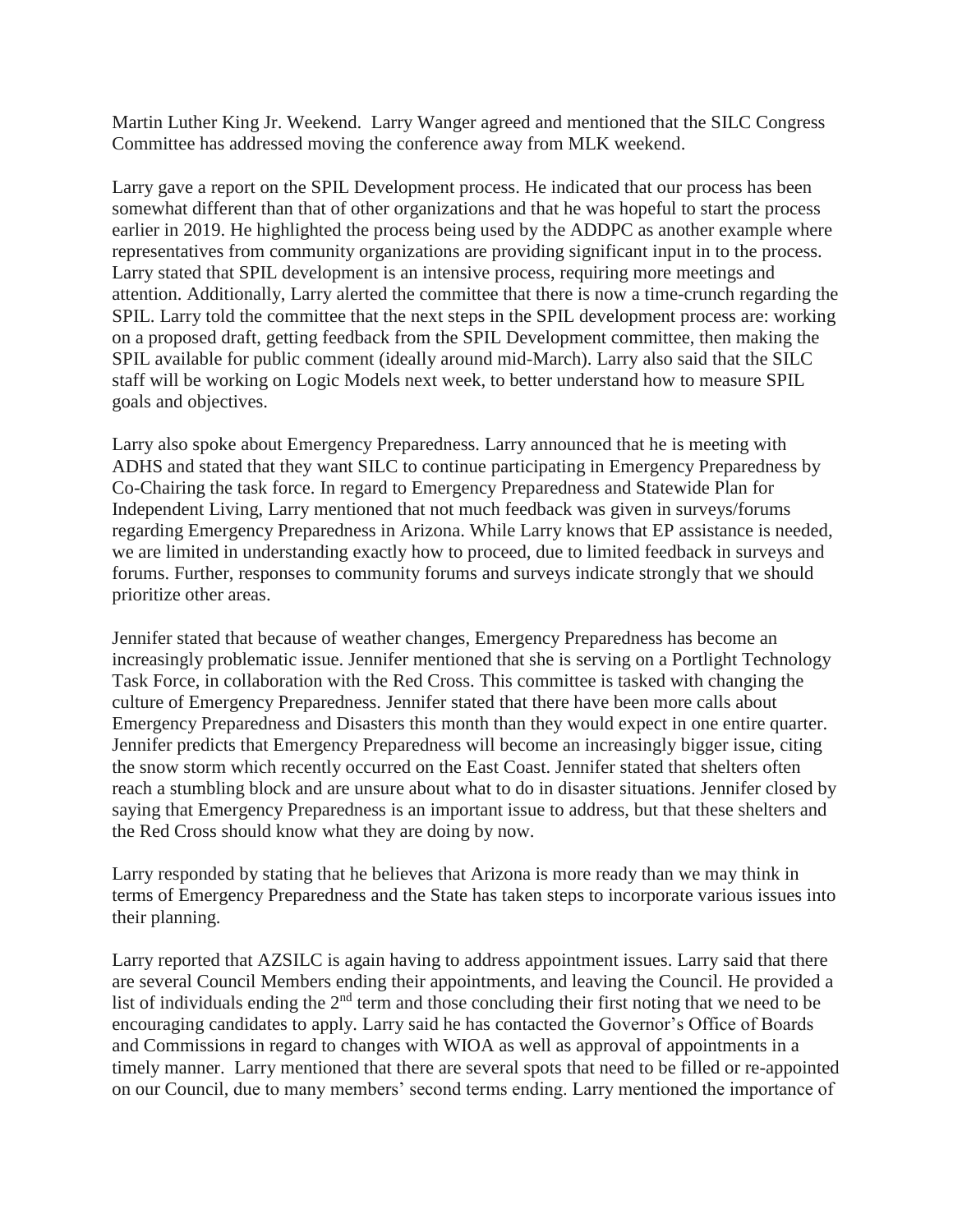recruiting more Council Members and asked if anyone had any suggestions on Council Members, to send them his way.

Larry announced that there are several disability-related Bills and pieces of Legislation that he is following in the state legislature. Larry stated that the Service Animal Bill regarding service animals appears to be dead. Larry also mentioned that there are a number of Bills, which are not directly disability related that may affect early voting. One of the issues that Larry is following relates to Rehabilitation Services Administration (RSA) funding increase in the Governor's budget proposal. There is a lot of negotiation likely to occur. At this time, there is no opportunity for public comment in the budget hearing process. Larry mentioned that he will send the Council information regarding this funding increase, stating that it is extremely important for the Council to follow up with their representatives in order to talk to them about the needs for this funding. The fear is that the Governor/ Legislator will support other priorities.

Office updates, Larry stated that Lilia Zacchia (an Arizona State University, Masters of Social Work student) began working at SILC three weeks before the SILC Congress.

Larry gave the Council an update regarding staff Health Insurance, Larry stated that there has been a significant rise in insurance premiums. Larry explained that SILC has been paying 100% of the premium for full time staff (Larry and Melissa). The plan was canceled and Larry and Melissa shopped around, but are still with HealthNet. Larry stated that his health premium is \$481 per month and has gone up quite a bit. Melissa's health premium is \$587 per month. Overall Larry stated that SILC is paying \$1,069 dollars in health-care premiums. Larry stated that, although the budget can cover it, he wants the Council to be aware of the full cost of the health care premium.

Larry also mentioned that about a year ago, the Council authorized \$300 for AZSILC staff to have access to the Ability360 Sports and Fitness Center. Those funds are now gone. Bob Michaels mentioned that he feels a gym membership is a good idea. Jennifer Longdon stated that Larry and Melissa use the gym often.

Jennifer stated that SILC staff health and fitness is a bonus to the Council. Jennifer mentioned that she would be willing to support the SILC staff's continued health and fitness. Jennifer entertained a motion to continue to pay for SILC staff gym memberships at the Ability360 Sports and Fitness Center and to discuss a specified membership dollar amount.

**After much discussion about the various options,** Jennifer Longdon indicated that AZSILC clearly wants to make a generous contribution, but without the exact membership prices, it is not possible to make an informed decision.

Bob Michaels motioned to approve payment for 2 workouts a week for three staff members for 30 days. Georgia McLaughlin seconded. All were in favor, and the motion carried unanimously.